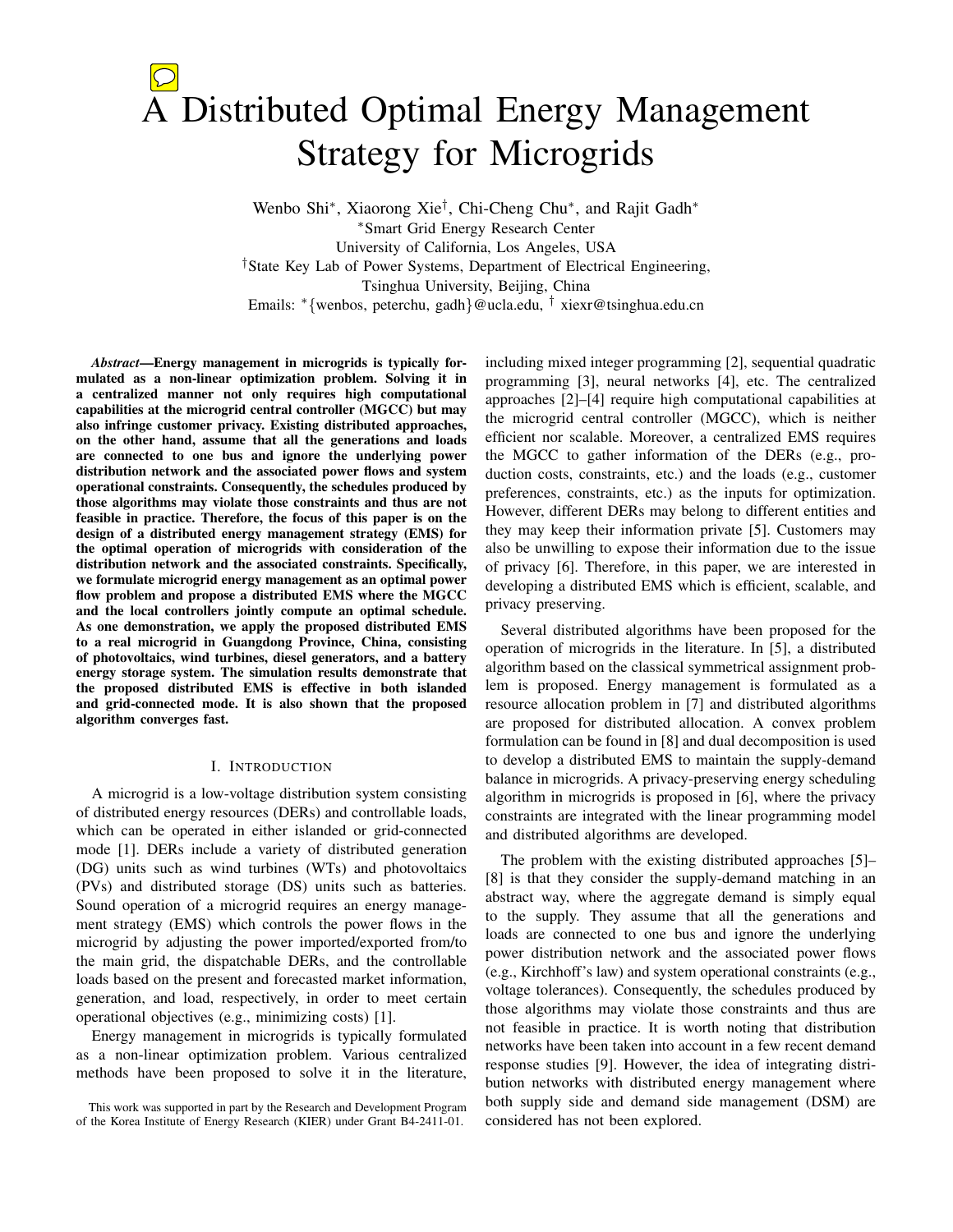The focus of this paper is on the design of a distributed EMS for the optimal operation of microgrids with consideration of the underlying power distribution network and the associated constraints. More specifically, we consider a microgrid consisting of multiple DERs and controllable loads. The objective of the EMS is to control the power flows in the microgrid in order to i) maximize the use of renewable DERs and minimize the costs of generation, the costs of energy storage, and the costs of energy purchase from the main grid, ii) minimize the dissatisfactions of the customers in the DSM, and iii) minimize the power losses subject to the DER constraints, the load constraints, the power flow constraints, and the system operational constraints.

Specifically, we formulate energy management in microgrids as an optimal power flow (OPF) problem. The OPF problem is difficult to solve due to the non-convex power flow constraints. We convexify the OPF problem by relaxing the power flow constraints (See [10], [11] for a tutorial on convex relaxation of OPF). Sufficient conditions for the exactness of the relaxation have been derived in recent works [12]– [14], which hold for a variety of IEEE test systems and real distribution systems. Therefore, we focus on solving the relaxed OPF problem (OPF-r) in this paper. The OPFr problem is a centralized convex optimization problem. To solve it in a distributed manner, we propose a distributed EMS where the MGCC and the local controllers (LCs) jointly compute an optimal schedule. the dissolicitation of the coordinate of the coordinate the effect in the DSM, and iii)  $P_{\text{B}}(t) = \frac{1}{2}$  which is a LC which is able to coordinate with the MGCC to the DE which is a LC which is a LC which is a LC whic

As one demonstration, we apply the proposed distributed optimal EMS to a real microgrid in Guangdong Province, China, consisting of PVs, WTs, diesel generators, and a battery energy storage system (BESS). The simulation results demonstrate the effectiveness of the proposed EMS in both islanded and grid-connected mode. It is also shown that the proposed distributed algorithm converges fast.

The rest of the paper is organized as follows. We introduce the system model in Section II and propose the EMS in Section III. Simulation results are provided in Section IV and conclusions are given in Section V.

#### II. SYSTEM MODEL

In this section, we describe the system model for developing the proposed distributed EMS. We first give an overview of the system followed by the detailed models of the DG, the DS, and the loads considered in the microgrid. We then model the power distribution network using a branch flow model and formulate microgrid energy management as an OPF problem.

## *A. System Overview*

A low-voltage power distribution network generally has a radial structure [9]. Thus, we consider a radial microgrid consisting of a set of DG units denoted by  $G \triangleq \{g_1, g_2, \ldots, g_G\},\$ DS units denoted by  $\mathcal{B} \triangleq \{b_1, b_2, \ldots, b_B\}$ , and controllable loads denoted by  $\mathcal{L} \triangleq \{l_1, l_2, \ldots, l_L\}$ . In the microgrid, there is a MGCC which coordinates the operation of the DERs and the controllable loads. At each of the DERs and the loads,



Fig. 1. System architecture.

compute its schedule locally via a two-way communication infrastructure. Fig. 1 shows the system architecture.

In this paper, we use a discrete-time model with a finite horizon. We consider a time period or namely a scheduling horizon which is divided into T equal intervals  $\Delta t$ , denoted by  $\mathcal{T} \triangleq \{0, 1, \ldots, T - 1\}$ . By changing the length of the scheduling horizon, we can consider both day-ahead and realtime operations of the microgrid.

## *B. DG Model*

We consider three types of DG units in the microgrid: PVs, WTs, and diesel generators, where PVs and WTs are nondispatchable renewable DERs and diesel is dispatchable. For each DG  $g \in \mathcal{G}$ , we denote its complex output power by  $s_q(t) \triangleq p_q(t) + i q_q(t)$ , where  $p_q(t)$  is the active power and  $q_g(t)$  is the reactive power. The detailed models of DG units are given as follows.

*1) PV:* Given the sun irradiance  $r_q(t)$ , the output power of a PV unit q at time t can be modeled as [15]:

$$
p_g(t) = \sigma_g A_g r_g(t), \forall t \in \mathcal{T},\tag{1}
$$

where  $\sigma_q$  is the efficiency and  $A_q$  is the PV area.

*2)* WT: Given the wind speed  $v(t)$ , the output power of a WT unit  $q$  at time  $t$  can be approximately modeled as [15]:

$$
p_g(t) = \begin{cases} p_{gr} \frac{v(t) - v_{gi}}{v_{gr} - v_{gi}}, & v_{gi} \le v(t) \le v_{gr} \\ p_{gr}, & v_{gr} \le v(t) \le v_{go}, \forall t \in \mathcal{T}, \\ 0, & \text{otherwise} \end{cases}
$$
 (2)

where  $v_{gi}$  is the cut-in wind speed,  $v_{gr}$  is the rated wind speed,  $v_{qo}$  is the cut-off wind speed, and  $p_{qr}$  is the rated output power.

*3) Diesel:* Diesel is dispatchable so its output power is a variable with the following constraints:

$$
0 \le p_g(t) \le p_g^{\max}, \forall t \in \mathcal{T},\tag{3}
$$

where  $p_g^{\text{max}}$  is the maximum output power.

For a given DG unit  $q \in \mathcal{G}$ , its reactive power is bounded by:

$$
q_g^{\min} \le q_g(t) \le q_g^{\max}, \forall t \in \mathcal{T},\tag{4}
$$

where  $q_g^{\min}$  and  $q_g^{\max}$  are the minimum and maximum reactive power, respectively.

We model the diesel generation cost at each time  $t \in \mathcal{T}$ using a quadratic model [8]:

$$
C_g(p_g(t)) \triangleq \alpha_g (p_g(t)\Delta t)^2 + \beta_g p_g(t)\Delta t + c_g, \qquad (5)
$$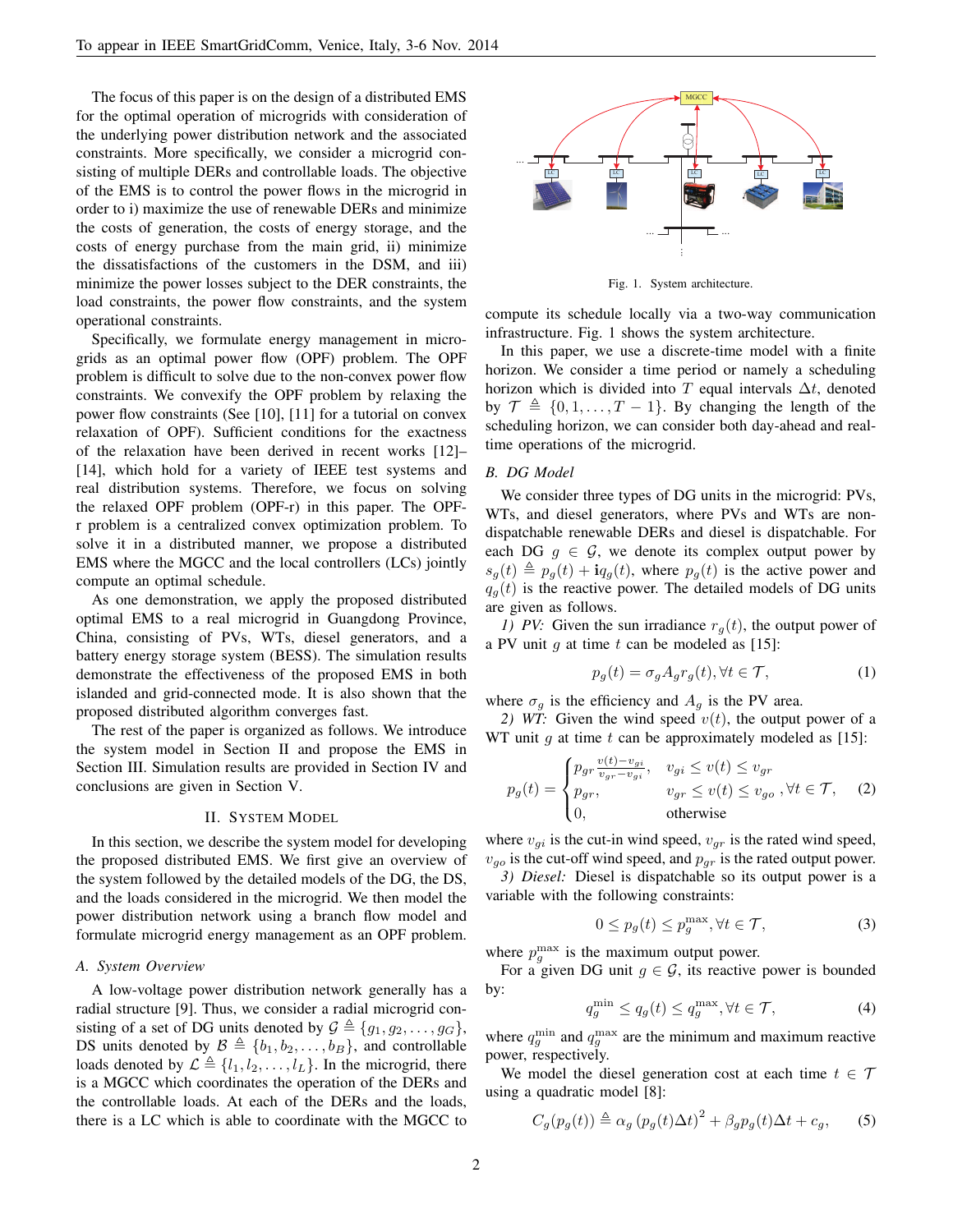where  $\alpha_g$ ,  $\beta_g$ , and  $c_g$  are positive constants.

Renewable DERs such as PVs and WTs are not dispatchable and their output is dependant on the availability of the primary sources (i.e., sun irradiance or wind). Therefore, forecasting is required in order to consider them in the energy management optimization. Methods for PV forecasting [16] and WT forecasting [17] can be utilized.

## *C. DS Model*

We consider batteries as the DS units in the microgrid. For a given battery  $b \in \mathcal{B}$ , we denote its complex power by  $s_b(t) \triangleq$  $p_b(t) + i q_b(t)$ , where  $p_b(t)$  is the active power (positive for charging and negative for discharging) and  $q_b(t)$  is the reactive power. Let  $E<sub>b</sub>(t)$  denote the energy stored in the battery at time t. A given battery  $b \in \mathcal{B}$  can be modeled by the following constraints:

$$
p_b^{\min} \le p_b(t) \le p_b^{\max}, \forall t \in \mathcal{T}, \tag{6}
$$

$$
q_b^{\min} \le q_b(t) \le q_b^{\max}, \forall t \in \mathcal{T},\tag{7}
$$

$$
E_b(t+1) = E_b(t) + p_b(t)\Delta t, \forall t \in \mathcal{T}, \tag{8}
$$

$$
E_b^{\min} \le E_b(t) \le E_b^{\max}, \forall t \in \mathcal{T},\tag{9}
$$

$$
E_b(T) \ge E_b^e,\tag{10}
$$

where  $p_b^{\text{max}}$  is the maximum charging rate,  $-p_b^{\text{min}}$  is the maximum discharging rate,  $q_b^{\text{min}}$  and  $q_b^{\text{max}}$  are the minimum and maximum reactive power, respectively,  $E_b^{\text{min}}$  and  $E_b^{\text{max}}$ are the minimum and maximum allowed energy stored in the battery, respectively, and  $E_b^e$  is the minimum energy that the battery should maintain at the end of the scheduling horizon.

The cost of operating a given battery  $b \in \mathcal{B}$  is modelled as [18]:

$$
C_b(\mathbf{p}_b) \triangleq \alpha_b \sum_{t \in \mathcal{T}} p_b(t)^2 - \beta_b \sum_{t=0}^{T-2} p_b(t+1) p_b(t)
$$
  
+ 
$$
\gamma_b \sum_{t \in \mathcal{T}} (\min(E_b(t) - \delta_b E_b^{\max}, 0))^2 + c_b,
$$
 (11)

where  $\mathbf{p}_b$  is the charging/discharging vector  $\mathbf{p}_b \triangleq (p_b(t), t \in$  $\mathcal{T}$ ),  $\alpha_b$ ,  $\beta_b$ ,  $\gamma_b$ ,  $\delta_b$ , and  $c_b$  are positive constants.

The above function is convex when  $\alpha_b > \beta_b$ . This cost function captures the damages to the battery by the charging and discharging operations. The three terms in the function penalize the fast charging, the charging/discharging cycles, and the deep discharging, respectively. We choose  $\delta_b = 0.2$ .

## *D. Load Model*

We consider a DSM in the microgrid, where the loads can be shedded in response to the supply condition. For each load  $l \in \mathcal{L}$ , we denote its complex power by  $s_l(t) \triangleq p_l(t) + i q_l(t)$ and it is bounded by:

$$
p_l^{\min}(t) \le p_l(t) \le p_l^{\max}(t), \forall t \in \mathcal{T}, \tag{12}
$$

$$
q_l^{\min}(t) \le q_l(t) \le q_l^{\max}(t), \forall t \in \mathcal{T}, \tag{13}
$$

where  $p_l^{\min}(t)$  and  $p_l^{\max}(t)$  are the minimum and maximum active power, respectively, and  $q_l^{\min}(t)$  and  $q_l^{\max}(t)$  are the minimum and maximum reactive power, respectively.

For each load  $l \in \mathcal{L}$ , we define a demand vector denoted by  $\mathbf{p}_l \triangleq (p_l(t), t \in \mathcal{T})$  and a cost function  $C_l(\mathbf{p}_l)$  which measures the dissatisfaction of the customer in the DSM using the demand schedule  $\mathbf{p}_l$ . The cost function is dependent on the shedded load and can be defined as:

$$
C_l(\mathbf{p}_l) \triangleq \sum_{t \in \mathcal{T}} \alpha_l (p_l(t) - p_l^f(t))^2 + c_l, \tag{14}
$$

where  $p_l^f(t)$  is the forecasted load and  $\alpha_l$  and  $c_l$  are positive constants.

Note that we consider only load shedding here. Our model can be easily extended to include load shifting and detailed load models (for example, the appliance models in [18]).

## *E. Distribution Network Model*

A distribution network can be modeled as a connected graph  $\mathcal{G} = (\mathcal{N}, \mathcal{E})$ , where each node  $i \in \mathcal{N}$  represents a bus and each link in  $\mathcal E$  represents a branch (line or transformer). We denote a link by  $(i, j) \in \mathcal{E}$ . Power distribution networks are typically radial and the graph  $G$  becomes a tree for radial distribution systems. We index the buses in N by  $i = 0, 1, \ldots, n$ , and bus 0 denotes the feeder which has a fixed voltage and flexible power injection.

For each link  $(i, j) \in \mathcal{E}$ , let  $z_{ij} \triangleq r_{ij} + i x_{i,j}$  be the complex impedance of the branch,  $I_{ij}(t)$  be complex current from buses i to j, and  $S_{ij}(t) \triangleq P_{ij}(t) + iQ_{ij}(t)$  be the complex power flowing from buses  $i$  to  $j$ .

For each bus  $i \in \mathcal{N}$ , let  $V_i(t)$  be the complex voltage at bus i and  $s_i(t) \triangleq p_i(t) + iq_i(t)$  be the net load which is the load minus the generation at bus *i*. Each bus  $i \in \mathcal{N} \setminus \{0\}$  is connected to a subset of DG units  $\mathcal{G}_i$ , DS units  $\mathcal{B}_i$ , and loads  $\mathcal{L}_i$ . The net load at each bus *i* satisfies:

$$
s_i(t) = s_{li}(t) + s_{bi}(t) - s_{gi}(t), \ \forall i \in \mathcal{N} \setminus \{0\}, \forall t \in \mathcal{T}, \ (15)
$$
  
where  $s_{li}(t) \triangleq \sum_{l \in \mathcal{L}_i} s_l(t), \ s_{bi}(t) \triangleq \sum_{b \in \mathcal{B}_i} s_b(t), \text{ and } s_{gi} \triangleq \sum_{g \in \mathcal{G}_i} s_g(t).$ 

 $g \in G_i$   $^g g(v)$ .<br>The steady-state power flows in a given distribution network G can be modeled using the branch flow model [19]:  $\forall (i, j) \in$  $\mathcal{E}, \forall t \in \mathcal{T},$ 

$$
p_j(t) = P_{ij}(t) - r_{ij}\ell_{ij}(t) - \sum_{k:(j,k)\in\mathcal{E}} P_{jk}(t),
$$
\n(16)

$$
q_j(t) = Q_{ij}(t) - x_{ij}\ell_{ij}(t) - \sum_{k:(j,k)\in\mathcal{E}} Q_{jk}(t),
$$
\n(17)

$$
v_j(t) = v_i(t) - 2(r_{ij}P_{ij}(t) + x_{ij}Q_{ij}(t)) + (r_{ij}^2 + x_{ij}^2)\ell_{ij}(t),
$$
\n(18)

$$
\ell_{ij}(t) = \frac{P_{ij}(t)^2 + Q_{ij}(t)^2}{v_i(t)},
$$
\n(19)

where  $\ell_{ij}(t) \triangleq |I_{ij}(t)|^2$  and  $v_i(t) \triangleq |V_i(t)|^2$ .

Equations  $(16)$ – $(19)$  define a system of equations in the variables  $(\mathbf{P}(t), \mathbf{Q}(t), \mathbf{v}(t), \mathbf{l}(t), \mathbf{s}(t)),$  where  $\mathbf{P}(t) \triangleq$  $(P_{ij}(t), (i,j) \in \mathcal{E})$ ,  $\mathbf{Q}(t) \triangleq (Q_{ij}(t), (i,j) \in \mathcal{E})$ ,  $\mathbf{v}(t) \triangleq$  $(v_i(t), i \in \mathcal{N} \setminus \{0\}),$   $\mathbf{l}(t) \triangleq (\ell_{ij}(t), (i, j) \in \mathcal{E})$ , and  $\mathbf{s}(t) \triangleq (s_i(t), i \in \mathcal{N} \setminus \{0\})$ . The phase angles of the voltages and the currents are not included. But they can be uniquely determined for radial systems [19].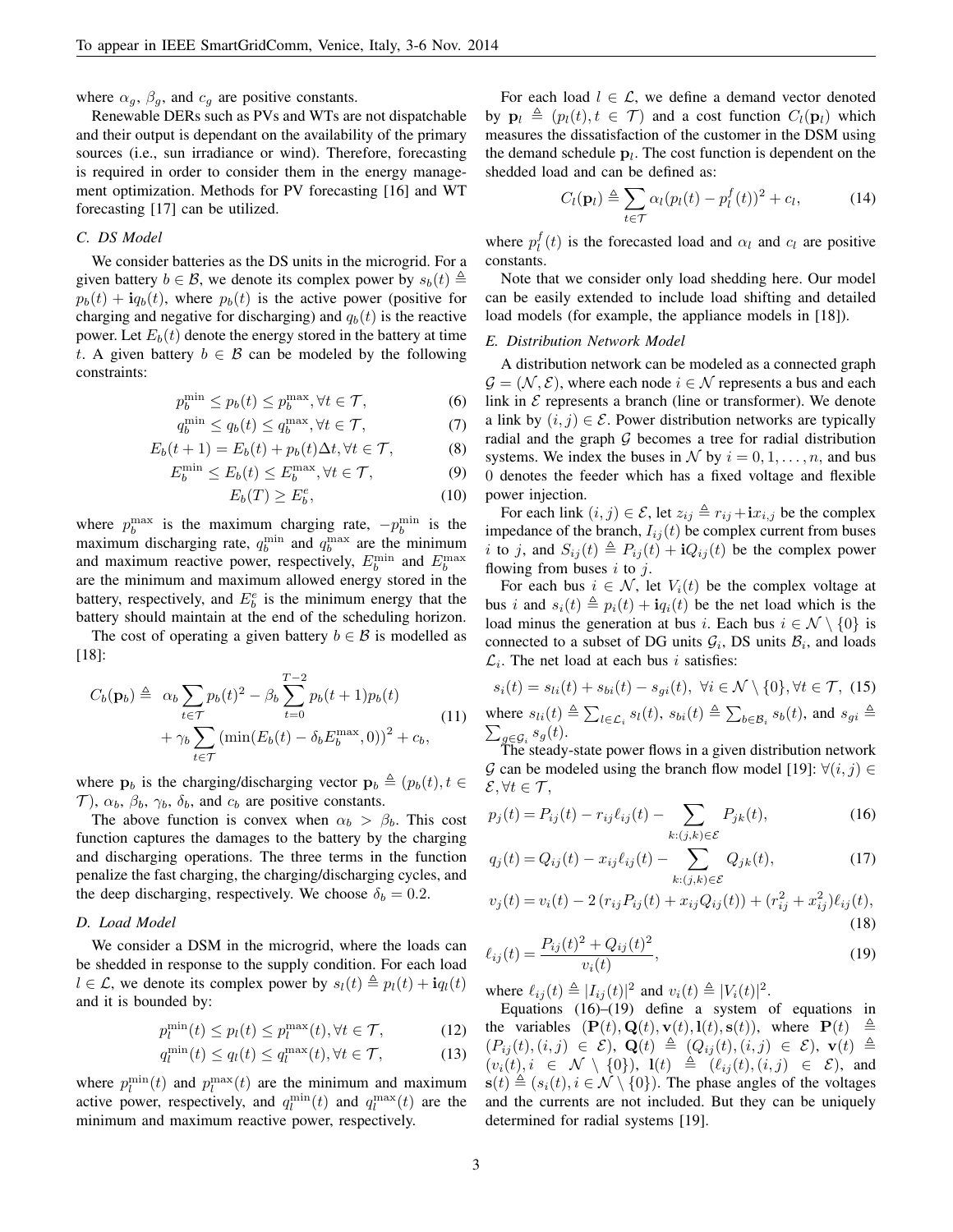#### *F. Energy Management*

We consider the voltage tolerance constraints in the microgrid:

$$
V_i^{\min} \le |V_i(t)| \le V_i^{\max}, \ \forall i \in \mathcal{N} \setminus \{0\}, \forall t \in \mathcal{T}, \qquad (20)
$$

where  $V_i^{\text{min}}$  and  $V_i^{\text{max}}$  correspond to the minimum and maximum allowed voltages, respectively.

The net power injected to the microgrid from the main grid is given by:

$$
s_0(t) = \sum_{j:(0,j)\in\mathcal{E}} s_{0j}(t), \forall t \in \mathcal{T}.
$$
 (21)

If the microgrid is operated in islanded mode, then  $s_0(t) =$ 0. If the microgrid is operated in grid-connected mode, then  $s<sub>0</sub>(t)$  is the net complex power traded between the microgrid and the main grid.

We model the cost of energy purchase from the main grid as:

$$
C_0(t, p_0(t)) \triangleq \rho(t)p_0(t)\Delta t, \qquad (22)
$$

where  $\rho(t)$  is the market energy price. Note that  $p_0(t)$  can be negative, meaning that the microgrid can sell its surplus power to the main grid.

The objective of the energy management in the microgrid is to (i) minimize the cost of generation, the cost of energy storage, and the cost of energy purchase from the main grid, and (ii) minimize the dissatisfactions of the customers in the DSM, and (iii) minimize the power losses subject to the DER constraints, the load constraints, the power flow constraints, and the system operational constraints.

We define  $P \triangleq (P(t), t \in \mathcal{T})$ ,  $Q \triangleq (Q(t), t \in \mathcal{T})$ ,  $\mathbf{v} \triangleq (\mathbf{v}(t), t \in \mathcal{T}), \mathbf{l} \triangleq (\mathbf{l}(t), t \in \mathcal{T}), \mathbf{s}_g \triangleq (s_g(t), t \in \mathcal{T}),$  $\mathbf{s}_b \triangleq (s_b(t), t \in \mathcal{T}), \, \mathbf{s}_l \triangleq (s_l(t), t \in \mathcal{T}), \, \mathbf{s} \triangleq (\mathbf{s}_g, \mathbf{s}_b, \mathbf{s}_l, g \in \mathcal{T})$  $G, b \in \mathcal{B}, l \in \mathcal{L}$ , and  $C_g(\mathbf{p}_g) \triangleq \sum_{t \in \mathcal{T}} C_g(p_g(t))$ . The energy management in the microgrid can be formulated as an OPF problem:

OPF:

$$
\min_{\mathbf{P},\mathbf{Q},\mathbf{v},\mathbf{l},\mathbf{s}} \quad \xi_g \sum_{g \in \mathcal{G}} C_g(\mathbf{p}_g) + \xi_b \sum_{b \in \mathcal{B}} C_b(\mathbf{p}_b) + \xi_l \sum_{l \in \mathcal{L}} C_l(\mathbf{p}_l) \n+ \xi_0 \sum_{t \in \mathcal{T}} C_0(t, p_0(t)) + \xi_p \sum_{t \in \mathcal{T}} \sum_{(i,j) \in \mathcal{E}} r_{ij} \ell_{ij}(t) \ns.t. \quad (1) - (4), (6) - (10), (12), (13), (15) - (21),
$$

where  $\xi_g$ ,  $\xi_b$ ,  $\xi_l$ ,  $\xi_0$ , and  $\xi_p$  are the parameters to trade off among different cost minimizations.

### III. DISTRIBUTED EMS

The previous OPF problem is non-convex due to the quadratic equality constraint in (19) and is NP-hard to solve in general [10]. We therefore relax them to inequalities:

$$
\ell_{ij}(t) \ge \frac{P_{ij}(t)^2 + Q_{ij}(t)^2}{v_i(t)}, \ \forall (i, j) \in \mathcal{E}, \forall t \in \mathcal{T}.
$$
 (23)

We then consider the following convex relaxation of OPF:

# OPF-r:

$$
\min_{\mathbf{P},\mathbf{Q},\mathbf{v},\mathbf{l},\mathbf{s}} \quad \xi_g \sum_{g \in \mathcal{G}} C_g(\mathbf{p}_g) + \xi_b \sum_{b \in \mathcal{B}} C_b(\mathbf{p}_b) + \xi_l \sum_{l \in \mathcal{L}} C_l(\mathbf{p}_l) \n+ \xi_0 \sum_{t \in \mathcal{T}} C_0(t, p_0(t)) + \xi_p \sum_{t \in \mathcal{T}} \sum_{(i,j) \in \mathcal{E}} r_{ij} \ell_{ij}(t) \ns.t. \quad (1) - (4), (6) - (10), (12), (13), (15) - (18), \n(20) - (21), (23).
$$

If the equality in (23) is attained in the solution to OPF-r, then it is also an optimal solution to OPF. The sufficient conditions under which the relaxation is exact have been exploited in previous works [12]–[14]. In this paper, we assume that the sufficient conditions specified in [14] hold for the microgrid and thus we focus on solving the OPF-r problem.

The above OPF-r problem is a centralized optimization problem. In order to design an efficient, scalable, and privacypreserving EMS, we propose a distributed algorithm to solve the OPF-r problem using the predictor corrector proximal multiplier (PCPM) algorithm [20].

Initially set  $k \leftarrow 0$ . The LCs of the DERs and loads set their initial schedules randomly and communicate them to the MGCC. In the meantime, the MGCC randomly chooses the initial  $s_i^k(t) \triangleq p_i^k(t) + i q_i^k(t)$  and two virtual control signals  $\{\mu_i^k(t)\}_{t\in\mathcal{T}}$ ,  $\{\lambda_i^k(t)\}_{t\in\mathcal{T}}$  for each bus  $i \in \mathcal{N} \setminus \{0\}$ .

At the beginning of the  $k$ -th step, the MGCC sends two control signals  $\hat{\mu}_i^k(t) = \frac{\Delta}{\epsilon} \mu$  $\frac{k}{i}(t) +$  $\gamma\left(p_{li}^k(t)+p_{bi}^k(t)-p_{gi}^k(t)-p_i^k(t)\right)$  and  $\hat{\lambda}_i^k(t)$   $\triangleq$  $\lambda_i^k(t)$  +  $\gamma \left( q_{li}^k(t)+q_{bi}^k(t)-q_{gi}^k(t)-q_i^k(t)\right)$  to the LCs of the DERs and the loads connected to bus i, where  $\gamma$  is a positive constant. Then,

• The LC of each DG unit solves the following problem: EMS-LC(DG):

$$
\begin{aligned}\n\min_{\mathbf{s}_g} & \qquad \xi_g C_g(\mathbf{p}_g) + \left(\hat{\boldsymbol{\mu}}_i^k\right)^T \mathbf{p}_g + \left(\hat{\boldsymbol{\lambda}}_i^k\right)^T \mathbf{q}_g \\
& + \frac{1}{2\gamma} ||\mathbf{p}_g - \mathbf{p}_g^k||^2 + \frac{1}{2\gamma} ||\mathbf{q}_g - \mathbf{q}_g^k||^2 \\
\text{s.t.} & (1) - (4),\n\end{aligned}
$$

where  $\hat{\mu}_i^k \triangleq (\hat{\mu}_i^k(t), t \in \mathcal{T})$  and  $\hat{\lambda}_i^k \triangleq (\hat{\lambda}_i^k(t), t \in \mathcal{T})$ . The optimal  $s_g^*$  is set as  $s_g^{k+1}$ .

• The LC of each DS unit solves the following problem: EMS-LC(DS):

$$
\begin{aligned}\n\min_{\mathbf{s}_b} & \qquad & \xi_b C_b(\mathbf{p}_b) + (\hat{\boldsymbol{\mu}}_i^k)^T \mathbf{p}_b + (\hat{\boldsymbol{\lambda}}_i^k)^T \mathbf{q}_b \\
&+ \frac{1}{2\gamma} ||\mathbf{p}_b - \mathbf{p}_b^k||^2 + \frac{1}{2\gamma} ||\mathbf{q}_b - \mathbf{q}_b^k||^2 \\
\text{s.t.} & \qquad (6) - (10).\n\end{aligned}
$$

The optimal  $s_b^*$  is set as  $s_b^{k+1}$ .

min

• The LC of each load solves the following problem: EMS-LC(Load):

$$
\min_{\mathbf{s}_l} \qquad \xi_l C_l(\mathbf{p}_l) + (\hat{\boldsymbol{\mu}}_i^k)^T \mathbf{p}_l + (\hat{\boldsymbol{\lambda}}_i^k)^T \mathbf{q}_l
$$
\n
$$
+ \frac{1}{2\gamma} ||\mathbf{p}_l - \mathbf{p}_l^k||^2 + \frac{1}{2\gamma} ||\mathbf{q}_l - \mathbf{q}_l^k||^2
$$
\ns.t. (12), (13).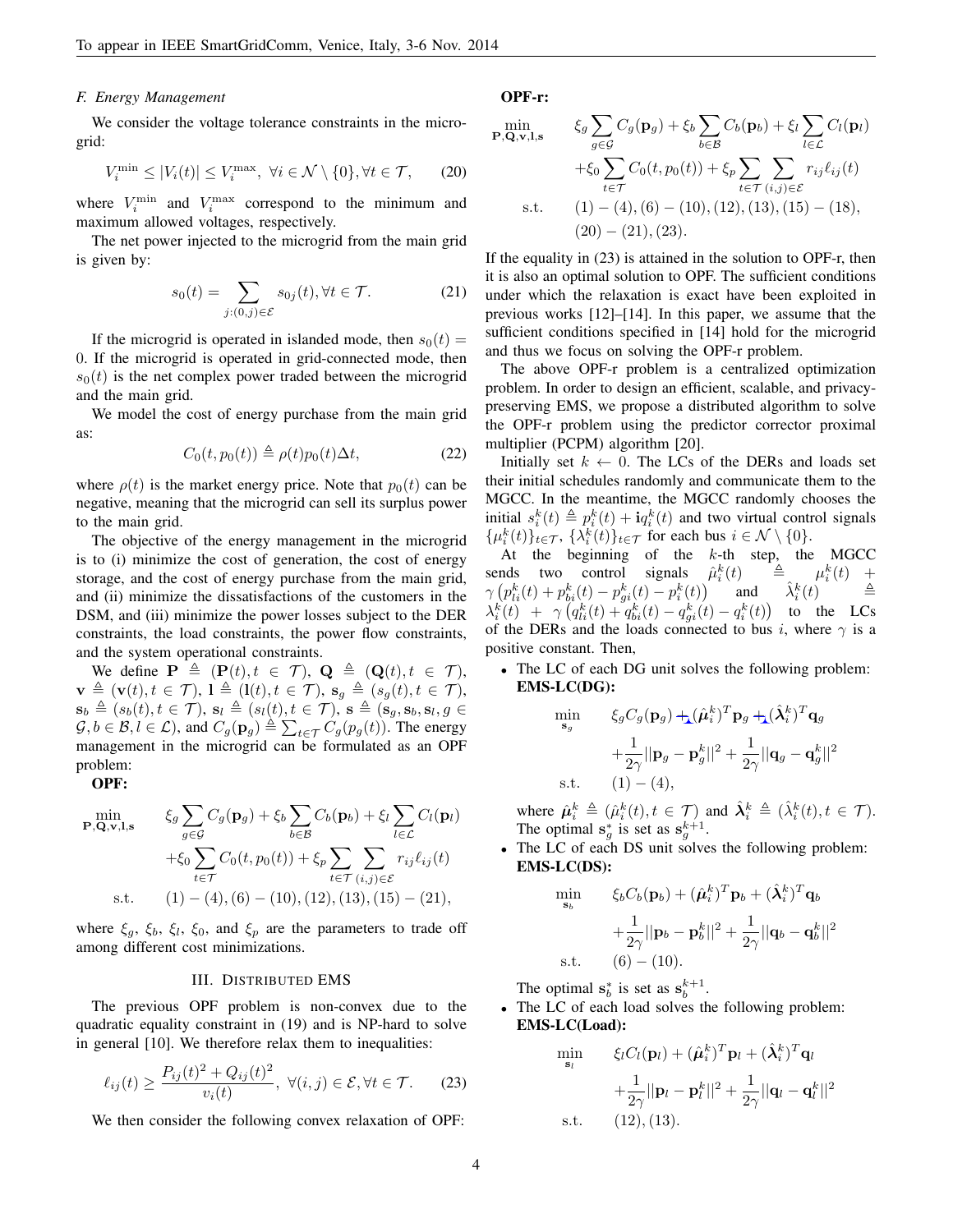## Algorithm 1 - The Proposed Distributed EMS.

- 1: **initialization**  $k \leftarrow 0$ . The LCs set the initial schedules randomly and return them to the MGCC. The MGCC sets the initial  $\mu_i^k(t)$ ,  $\lambda_i^k(t)$  and the initial  $s_i^k(t)$  randomly.
- 2: repeat
- 3: The MGCC updates  $\hat{\mu}_i^k(t)$  and  $\hat{\lambda}_i^k(t)$  and sends two control signals  $\hat{\mu}_i^k$  and  $\hat{\lambda}_i^k$  to the LCs connected to bus i.
- 4: The LC at each DER and each load calculates a new schedule by solving the corresponding EMS-LC problem.
- 5: The MGCC computes a new  $\mathbf{s}^{k+1}(t)$  for each time  $t \in \mathcal{T}$  by solving the EMS-MGCC problem.
- 6: The LC communicates the new schedule to the MGCC.
- 7: The MGCC updates  $\mu_i^{k+1}(t)$  and  $\lambda_i^{k+1}(t)$ .
- 8:  $k \leftarrow k + 1$ .
- 9: until convergence

The optimal  $s_l^*$  is set as  $s_l^{k+1}$ .

The MGCC solves the following problem for each time  $t \in \mathcal{T}$ :

EMS-MGCC:

$$
\min_{\mathbf{P}(t), \mathbf{Q}(t),} \xi_0 C_0(t, p_0(t)) + \xi_p \sum_{(i,j) \in \mathcal{E}} r_{ij} \ell_{ij}(t)
$$
\n
$$
\mathbf{v}(t), \mathbf{l}(t), \mathbf{s}(t) - (\hat{\boldsymbol{\mu}}^k(t))^T \mathbf{p}(t) - (\hat{\boldsymbol{\lambda}}^k(t))^T \mathbf{q}(t) + \frac{1}{2\gamma} ||\mathbf{p}(t) - \mathbf{p}^k(t)||^2 + \frac{1}{2\gamma} ||\mathbf{q}(t) - \mathbf{q}^k(t)||
$$
\ns.t. (16) – (18), (20) – (21), (23),

where  $\hat{\mu}^k(t) \triangleq (\hat{\mu}_i^k(t), i \in \mathcal{N} \setminus \{0\})$  and  $\hat{\lambda}^k(t) \triangleq$  $(\hat{\lambda}_i^k(t), i \in \mathcal{N} \setminus \{0\})$ . The optimal  $\mathbf{s}^*(t)$  is set as  $\mathbf{s}^{k+1}(t)$ .

At the end of the  $k$ -th step, the LCs communicate their new schedules  $s_l^{k+1}$ ,  $s_g^{k+1}$ , and  $s_b^{k+1}$  to the MGCC and the MGCC updates  $\mu_i^{k+1}(t) \triangleq \mu_i^k(t) +$  $\gamma \left( p_{li}^{k+1}(t) + p_{bi}^{k+1}(t) - p_{gi}^{k+1}(t) - p_i^{k+1}(t) \right)$  and  $\lambda_i^{k+1}(t) \triangleq$  $\lambda_i^k(t) + \gamma \left( q_{li}^{k+1}(t) + q_{bi}^{k+1}(t) - q_{gi}^{k+1}(t) - q_i^{k+1}(t) \right)$  for all  $i \in$  $\mathcal{N}\setminus\{0\}$  and all  $t \in \mathcal{T}$ . Set  $k \leftarrow \overline{k+1}$ , and repeat the process until convergence.

When  $\gamma$  is small enough, the above algorithm will converge to the optimal solution of OPF-r which is also the optimal solution of OPF and  $\left(p_{li}^k(t) + p_{bi}^k(t) - p_{gi}^k(t) - p_i^k(t)\right)$  and  $(q_{li}^k(t) + q_{bi}^k(t) - q_{gi}^k(t) - q_i^k(t))$  will converge to zero [20].

In the proposed distributed EMS, the private information of the DERs and the loads is stored at the LC where the EMS-LC problem is solved locally. The MGCC solves the EMS-MGCC problem using the system information, including the topology, the power losses, etc. The information exchanged between the MGCC and the LCs include only the control signals and the schedules. Therefore, the privacy of the DERs (i.e., production costs and constraints) and the loads (i.e., customer preferences and constraints) are both preserved by the proposed EMS.

## IV. CASE STUDY

As one demonstration, we apply the proposed EMS to a real microgrid in Guangdong Province, China as shown in Fig. 2. The numbers under the DERs and the loads in the figure correspond to the maximum power. We set the cost function









of the diesel generation as  $C_g(p_g(t)) \triangleq 0.1(p_g(t)\Delta t)^2 +$  $0.7(p_g(t)\Delta t)$ . The capacity of the BESS  $E_b^{\text{max}}$  is 3MWh and  $E_b^{\text{min}}$  is chosen to be 0.1MWh. We set  $E_b(0) = 1.5$ MWh and  $E_b^e = 1.0$ MWh. The parameters in the cost function of the battery are chosen as  $\alpha_b = 1$ ,  $\beta_b = 0.75$ , and  $\gamma_b = 0.5$ . The cost function of the loads is chosen to be  $C_l(\mathbf{p}_l) \triangleq \sum_{t \in \mathcal{T}} 10(p_l(t) - p_l^f(t))^2$ . We assume that the DSM is able to shed a certain percentage of the forecasted load. The maximum load shedding percentage is chosen randomly from the range  $[0\%, 20\%]$ . Perfect forecasting of the PV, the WT, and the loads is assumed. The day-ahead energy price  $\rho(t)$  is given by Fig 3. The voltage tolerances are set to be  $[0.95V_r, 1.05V_r]$ , where  $V_r$  is the rated voltage. The parameters in the algorithm are chosen as  $\xi_g = 1$ ,  $\xi_b = 0.01$ ,  $\xi_l = 1$ ,  $\xi_0 = 1, \xi_p = 0.01$ , and  $\gamma = 0.5$ .

The day-ahead schedules produced by the proposed EMS in islanded and grid-connected mode are shown in Fig. 4 and Fig. 5, respectively. From Fig. 4, we can see that the total diesel generation changes in the same trend as the total load in islanded mode. This is because diesel is the main source of generation in the microgird. We can also observe the charging/discharging cycles of the battery in the figure. The battery is charged when the renewable power is high and discharged when it is low, serving as the storage for renewables in the